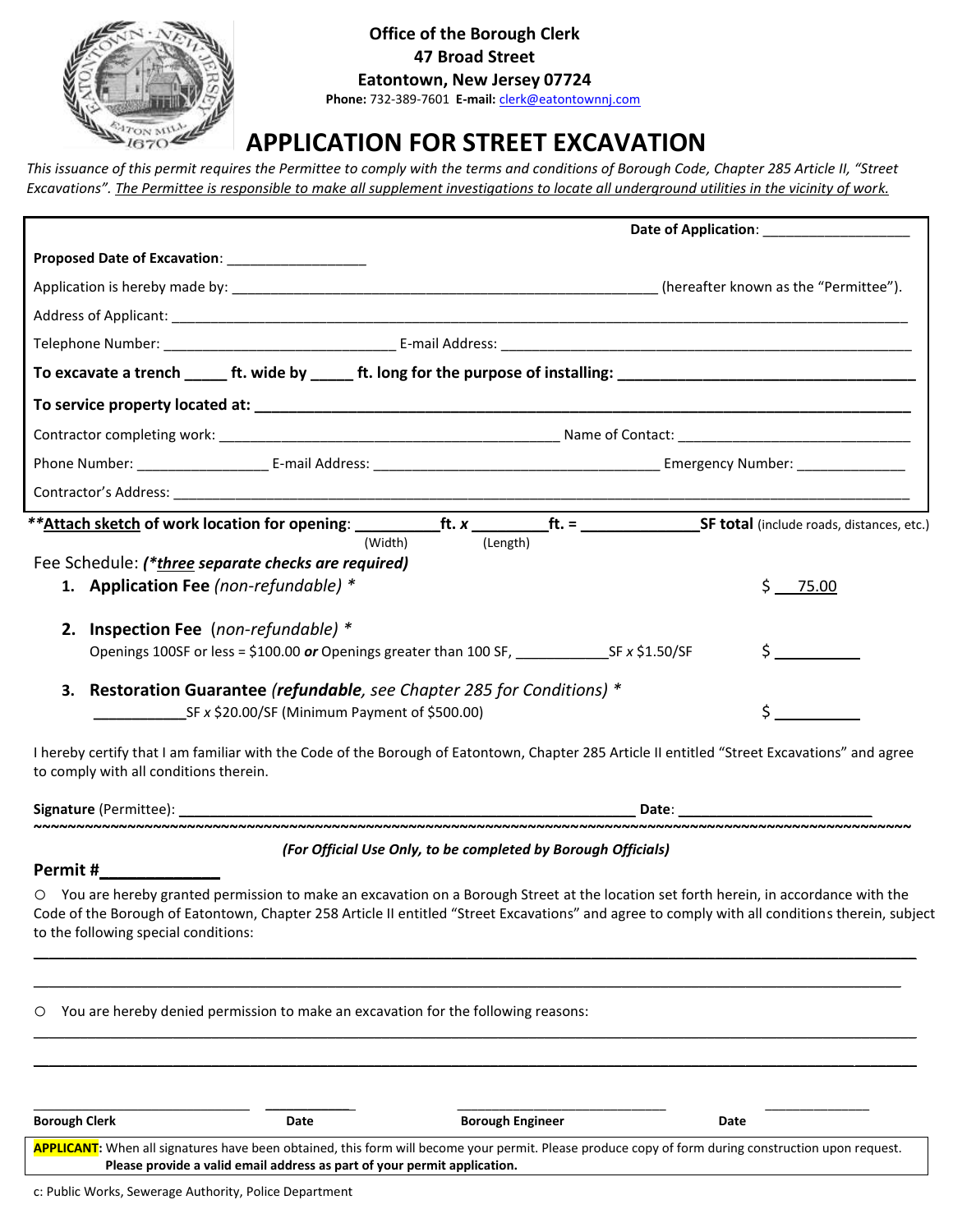#### [Borough of Eatontown, NJ](https://ecode360.com/EA0040) [/ Part II, General Legislation](https://ecode360.com/11761707) [/ Streets and Sidewalks](https://ecode360.com/7641453)

[Article II Street Excavations](https://ecode360.com/7641465) [Adopted 9-13-1989 by Ord. No. 17-89; amended in its entirety 5-13-2009 by Ord. No. 05-2009] § 285-4 Permit required; exceptions.

[A.](https://ecode360.com/7641467#7641467) No person, company, firm or corporation shall remove, excavate, dig or in any way disturb the surface of any street for any purpose without first obtaining a written permit for so doing from the Borough Engineer, countersigned by the Borough Clerk. This shall not apply for emergency work performed in the interest of public safety, provided that permit requirements are met on the next regular business day.

[B.](https://ecode360.com/7641468#7641468) The permit requirements shall not apply to the State Department of Transportation doing routine minor maintenance work on state highways and the County Department of Transportation doing routine minor maintenance work on county highways.

#### § 285-5 Application for permit; fees.

Permit forms shall be obtained from the Borough Clerk and shall contain a clear and definite description of the location, together with the approximate size of the opening to be made. The application shall be accompanied by a sketch which will clearly show the location of the proposed opening, together with a nonrefundable application fee of \$75. The application shall also be accompanied by an inspection fee in the amount of \$100 for openings of 100 square feet or less, and \$1.50/square foot for openings greater than 100 square feet. All applications shall be approved by the Borough Engineer before a permit is issued.

#### § 285-6 Permit regulations.

[A.](https://ecode360.com/7641471#7641471) The work on any opening to be made under the permit provided for in this article shall be commenced within 30 days from the date of said permit and the work prosecuted with due diligence until its completion. If for any reason the work is not commenced within said period of 30 days, the permit shall be void unless within such period of 30 days the applicant shall present the permit to the Borough Clerk who shall thereupon either arrange for the return of the restoration guarantee or extend the time for the beginning of said work for another period of 30 days by endorsement of the permit. [Amended 9-20-2012 by Ord. No. 27-2012]

[B.](https://ecode360.com/7641472#7641472) Transferability. Every permit shall apply only to the person to whom it is issued and shall not be transferable.

[C.](https://ecode360.com/7641473#7641473) Revocation of permit. The Borough may revoke a permit for any of the following reasons:

[\(1\)](https://ecode360.com/7641474#7641474) Violation of any condition of the permit issued.

 $(2)$  Carrying on work under the permit in a manner which endangers life or property or which creates any condition which is unhealthy, unsanitary or declared by any provision of this article to constitute a nuisance.

[D.](https://ecode360.com/7641476#7641476) The contractor/subcontractor shall have in his possession at the scene of the construction a copy of the permit.

#### § 285-7 Fees; performance guarantee.

[A.](https://ecode360.com/7641478#7641478) In addition to the required nonrefundable application and inspection fees, before any permit is granted, the applicant shall submit to the Borough Clerk the sum of \$20 for each and every square foot of trench area disturbed; however, a minimum guarantee of \$500 shall be posted for any permit of 25 square feet or less. This amount shall be retained by the Borough as a performance guarantee to insure proper restoration of the trench and pavement surface. The guarantee shall remain on file with the Borough Clerk until approval of the restoration by the Borough Engineer or designee as outlined herein. The performance guarantee shall be in the form of cash, letter of credit, bond or other form acceptable to the Borough.

[B.](https://ecode360.com/7641479#7641479) No part of said money shall be refunded until the required inspections have been made and approval is received from the Borough Engineer or designee; and provided, further, that if the excavation or opening is of unusual length, said cost may be increased at the recommendations of the Borough Engineer. The applicant shall completely backfill the area, tamp and prepare the ground for the resurfacing and complete the pavement resurfacing in accordance with the specifications herein.

[C.](https://ecode360.com/7641480#7641480) Upon completion of the final pavement surface course, the applicant shall request an inspection by the Borough Engineer or designee. Requests shall be made by phone or fax to the Borough Engineer. After the inspection, if restoration has been completed to the satisfaction of the Borough Engineer, the Borough Engineer will notify the Borough Clerk in writing that the performance guarantee may be released.

[D.](https://ecode360.com/7641481#7641481) Requiring an additional fee as work progresses. If the Borough Engineer determines that an excavation for which a permit has been issued is of greater dimensions than those stated in the permit, he shall notify the permittee, who may be required to pay an additional fee before continuing with any work in connection with the excavation.

#### § [285-8 Performance guarantees for public utilities.](https://ecode360.com/7641465#7641482)

[A.](https://ecode360.com/13468176#13468176) The Borough Council may waive the requirements of § [285-7](https://ecode360.com/7641477#7641477) in the case of public utilities that deposit yearly performance guarantees to insure proper restoration of their work throughout the year. The utility company must present satisfactory proof that it is capable of meeting any claims against it up to the amount of the guarantee which would otherwise be required. The guarantee shall be executed by the applicant as principal and a surety company licensed to do business in the State of New Jersey as surety and shall be conditioned as follows:

 $(1)$  To indemnify and hold harmless the Borough and its professionals from all loss, damage, claim or expense, including expenses incurred in the defense of any litigation arising out of injury to any person or property resulting from any work done by the applicant under the permit.

[\(2\)](https://ecode360.com/13468178#13468178) To indemnify the Borough and its professionals for any expense incurred in enforcing any of the provisions of this section.

[\(3\)](https://ecode360.com/13468179#13468179) To indemnify any person who shall sustain personal injuries or damage to his property as a result of any act of omission of the applicant, his agents, employees or subcontractors, done in the course of any work under the permit.

[\(4\)](https://ecode360.com/13468180#13468180) The guarantee shall also be conditioned upon the applicant's restoring of the street for which the permit is granted in accordance with § [285-](https://ecode360.com/7641483#7641483) [9,](https://ecode360.com/7641483#7641483) Excavation and backfilling requirements. [Amended 9-20-2012 by Ord. No. 27-2012]

[B.](https://ecode360.com/13468181#13468181) The amount of the performance guarantee shall be calculated by the Borough Engineer in light of historical volume and anticipated projects. Guarantees shall remain in force for a period of one year or a period to be determined by the Borough Council.

§ [285-9 Excavation and backfilling requirements. \[](https://ecode360.com/7641465#7641483)Amended 9-20-2012 by Ord. No. 27-2012]

[A.](https://ecode360.com/26836041#26836041) Whenever it is necessary to break through existing pavement for excavation purposes and where trenches are to be two feet or more in depth, the base pavement shall be removed to at least 12 inches beyond the outer limits of the trench. The face of the remaining pavement shall be approximately vertical. [B.](https://ecode360.com/26836042#26836042) All trench openings shall be neatly saw cut unless specifically requested in writing by the permittee and subsequently permitted, in writing, by the Borough Engineer. All such requests shall be made a minimum of 48 hours prior to the commencement of work.

[C.](https://ecode360.com/26836043#26836043) Whenever an opening is made in a pavement that has a concrete base, the pavement shall be cut out 18 inches wider than the width of the trench, that is to say, nine inches wider on each side thereof and the edge of the old concrete shall be beveled so as to make the concrete cut four inches wider at the top than at the bottom.

[D.](https://ecode360.com/26836044#26836044) No trench shall remain open overnight. The backfilling and installing of pavements shall be made immediately after the completion of the work for which the opening was made. The backfilling and replacement of the subbase and installation of bituminous stabilized base pavement shall be completed within 24 hours of the commencement of work, except that the Borough Engineer, at his discretion, may make exceptions if, in his opinion, it is impractical to complete the work within the time above mentioned.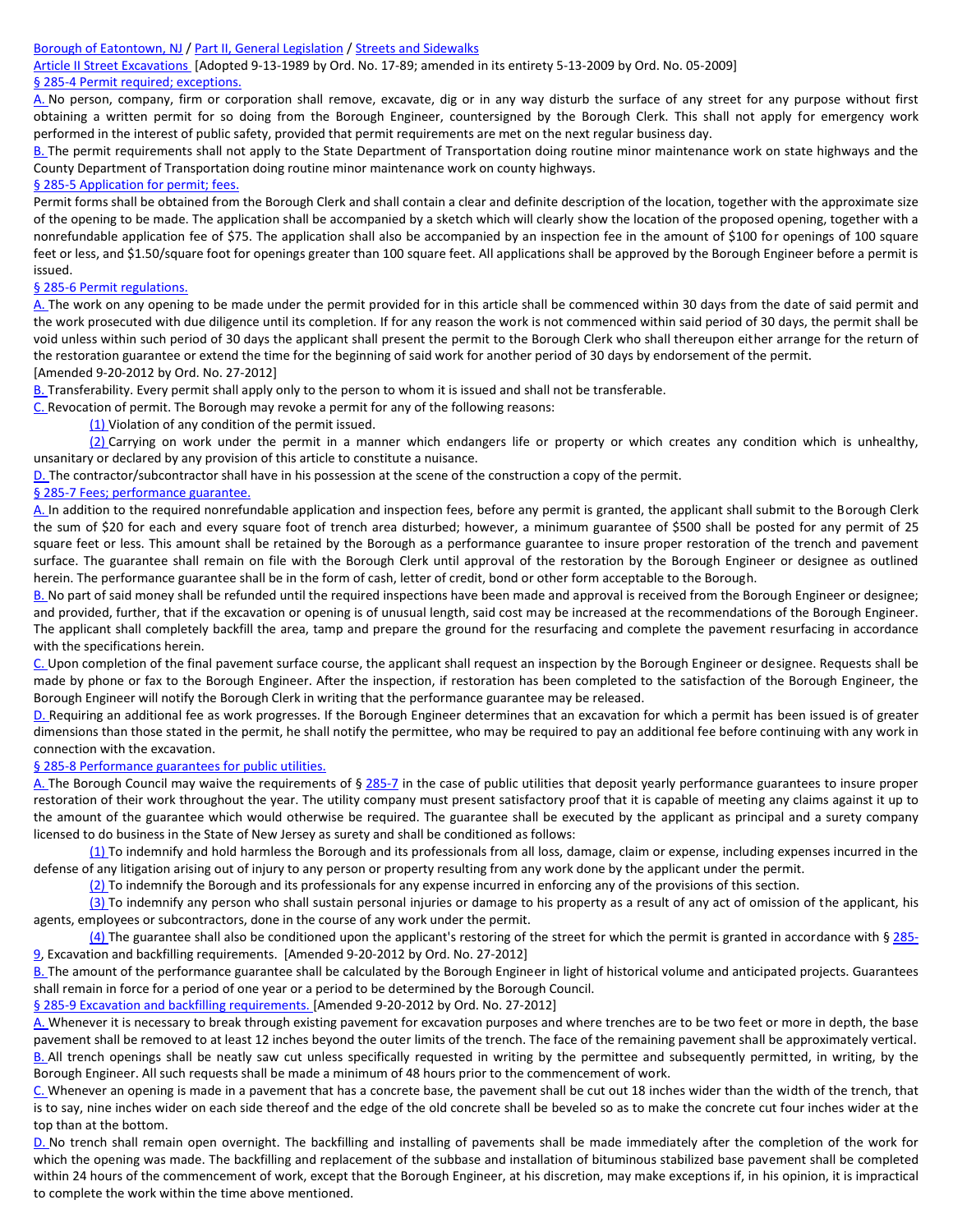[E.](https://ecode360.com/26836045#26836045) Unless otherwise allowed, the contractor shall backfill all trenches at the end of each working day with suitable materials from the trench excavation or with granular borrow material. Stones larger than four inches may not be included in backfill. Backfill material shall be deposited in layers no greater than eight-inch lifts and mechanically compacted to a minimum ninety-percent modified proctor density.

## § [285-10 Surface restoration specifications. \[](https://ecode360.com/7641465#7641484)Amended 9-20-2012 by Ord. No. 27-2012]

[A.](https://ecode360.com/7641485#7641485) Prior to surface restoration, all trenches shall be backfilled by depositing therein dense graded aggregate, crushed concrete, or other suitable fill material in layers of not more than eight inches in depth; each layer thoroughly mechanically compacted to a minimum ninety-percent modified proctor density, and, if required by the Borough Engineer, flushed with water.

[B.](https://ecode360.com/7641486#7641486) Whenever an opening is made in a pavement that has a concrete base, the new concrete pavement or foundation shall be made three inches thicker than the original concrete and a minimum of eight inches. New concrete shall be NJDOT Class B, 4500 psi and shall be reinforced with three-eighths-inch round reinforcing steel rods spaced six inches on center or equivalent thereof. In addition, the new concrete pavement or foundation shall be doweled into the surrounding concrete using No. 4 reinforcing steel rods drilled and set a minimum of six inches into the existing concrete on twelve-inch centers and protruding a minimum of 12 inches into the newly poured concrete base.

[C.](https://ecode360.com/7641487#7641487) All pavement surfaces shall be replaced in accordance with the Borough's specifications governing new construction of such pavements. Said finished pavement surface layers shall conform to the following materials and minimum thicknesses:

[\(1\)](https://ecode360.com/26836046#26836046) Major and minor collectors (through streets).

[\(a\)](https://ecode360.com/26836047#26836047) Dense graded aggregate subbase course, six inches thick.

[\(b\)](https://ecode360.com/26836048#26836048) Hot mix asphalt, 19M64 base course, six inches thick.

[\(c\)](https://ecode360.com/26836049#26836049) Hot mix asphalt, 9.5M64 surface course, two inches thick.

[\(2\)](https://ecode360.com/26836050#26836050) Local roads (interior subdivision streets).

[\(a\)](https://ecode360.com/26836051#26836051) Dense graded aggregate subbase course six inches thick.

[\(b\)](https://ecode360.com/26836052#26836052) Hot mix asphalt, 19M64 base course, four inches thick.

[\(c\)](https://ecode360.com/26836053#26836053) Hot mix asphalt, 9.5M64 surface course, two inches thick.

[D.](https://ecode360.com/26836054#26836054) Following the completion of the work for which the permit is issued, the following procedure for permanent surface restoration shall be strictly adhered to:

 $(1)$  Following proper compaction, the permittee shall install no less than six inches of dense graded aggregate subbase course followed by:

[\(a\)](https://ecode360.com/26836056#26836056) Major and minor collectors (through streets): eight inches of bituminous stabilized base course to a height even with the surface of the existing pavement.

[\(b\)](https://ecode360.com/26836057#26836057) Local roads (interior subdivision streets): six inches of bituminous stabilized base course to a height even with the surface of the existing pavement.

[\(2\)](https://ecode360.com/26836058#26836058) If the distance from the edge of the excavation work area to the existing curb or roadway edge is less than two feet, the permittee shall be required to excavate to the curb and evenly install six inches of dense graded aggregate followed by eight inches of bituminous stabilized base course in the entire area.

[\(3\)](https://ecode360.com/26836059#26836059) The partially restored pavement shall be allowed to settle for no less than 90 days and no more than 180 days. It shall be the responsibility of the permittee to monitor and maintain the trench to ensure that a depression does not develop. If at any time during the settlement period the trench becomes unacceptable in the view of the Borough Director of Public Works or Borough Engineer, the permittee shall be notified of the condition requiring repair, and such repair shall be performed by the permittee within 24 hours of such notification. In the absence of such repair, the Borough reserves the right to use bond fees to repair said trench.

 $(4)$  Following the period of settlement, the permittee shall be required to mill the excavation work area surface as specified in Subsection  $E$  below and install no less than two inches of hot mix asphalt 19M64 surface course. The permittee shall also be required to provide a tack coat on all existing bituminous concrete surfaces and hot-poured rubber asphalt joint sealer per Section 908 of the NJDOT Standard Specifications for Road and Bridge Construction.

[E.](https://ecode360.com/26836061#26836061) All excavations shall require milling and restoration of the excavation work area extending a minimum of one foot beyond the outer edges of the excavation.

[F.](https://ecode360.com/26836062#26836062) All excavations performed within a roadway that has been constructed and/or resurfaced in the last five years shall be repaired using infrared thermal bond seamless bituminous pavement patching.

[G.](https://ecode360.com/26836063#26836063) All excavations less than 100 square feet shall be repaired using infrared thermal bond seamless bituminous pavement patching. If, in the opinion of the Borough Engineer, the condition of the existing road surface does not warrant infrared repair, this requirement may be waived.

[H.](https://ecode360.com/26836064#26836064) The permittee shall be required to replace any facilities including, but not limited to, curb, pavement, sidewalk, line striping, etc., that are affected by the excavation and restoration work.

## § 285-11 Safety; adoption of traffic manual.

[A.](https://ecode360.com/7641489#7641489) The excavation and all piles of excavated materials or any material used in the work to be performed in the opening for which a permit is issued shall be carefully guarded and lighted by the applicant, who shall be liable for damages caused in the prosecution of the work or failure to properly guard or maintain the same.

[B.](https://ecode360.com/7641490#7641490) Traffic directors and/or police officers shall be provided by the applicant for traffic control if required by the Chief of Police or his designee. The applicant shall pay all costs associated with the use of Eatontown Police personnel, if they are required.

[C.](https://ecode360.com/7641491#7641491) The Borough Council hereby finds and declares that problems of traffic control occur when traffic must be moved through or around road or street construction, maintenance operations and utility work above or below ground which requires blocking the roadway and obstructions are or can become dangerous when not properly controlled. In order to better promote the public health, safety, peace and welfare, it is necessary to establish controls and regulations directed to the safe and expeditious movement of traffic through construction and maintenance zones and to provide safety for the work forces performing these operations.

[D.](https://ecode360.com/7641492#7641492) The Borough of Eatontown in the County of Monmouth, State of New Jersey, does hereby adopt the current manual on Uniform Traffic Control Devices, latest edition, hereafter known as "MUTCD," except as hereby supplemented and amended, as it controls and regulates whenever construction, maintenance operations or utility work obstructs the normal flow of traffic. Any person, contractor or utility who fails to comply with the provisions of MUTCD while performing such work is in violation of this section.

[E.](https://ecode360.com/7641493#7641493) Preconstruction meetings. It shall be the responsibility of the person, contractor or in the case of a public utility as required under the Public Utility Agreement, Section 16:25-9.2, wishing to conduct work on, under or above the roadway to contact the Chief of Police and/or his Traffic Bureau designee, hereafter referred to as the "Eatontown Police Department," in order to arrange a preconstruction meeting and to submit a copy of the construction/permit plans, as well as plans for the safe movement of traffic, during such period of construction or work. Any person, contractor or utility who fails to comply with this section prior to the start of such work or whose plans are not approved by the Eatontown Police Department is in violation of this section.